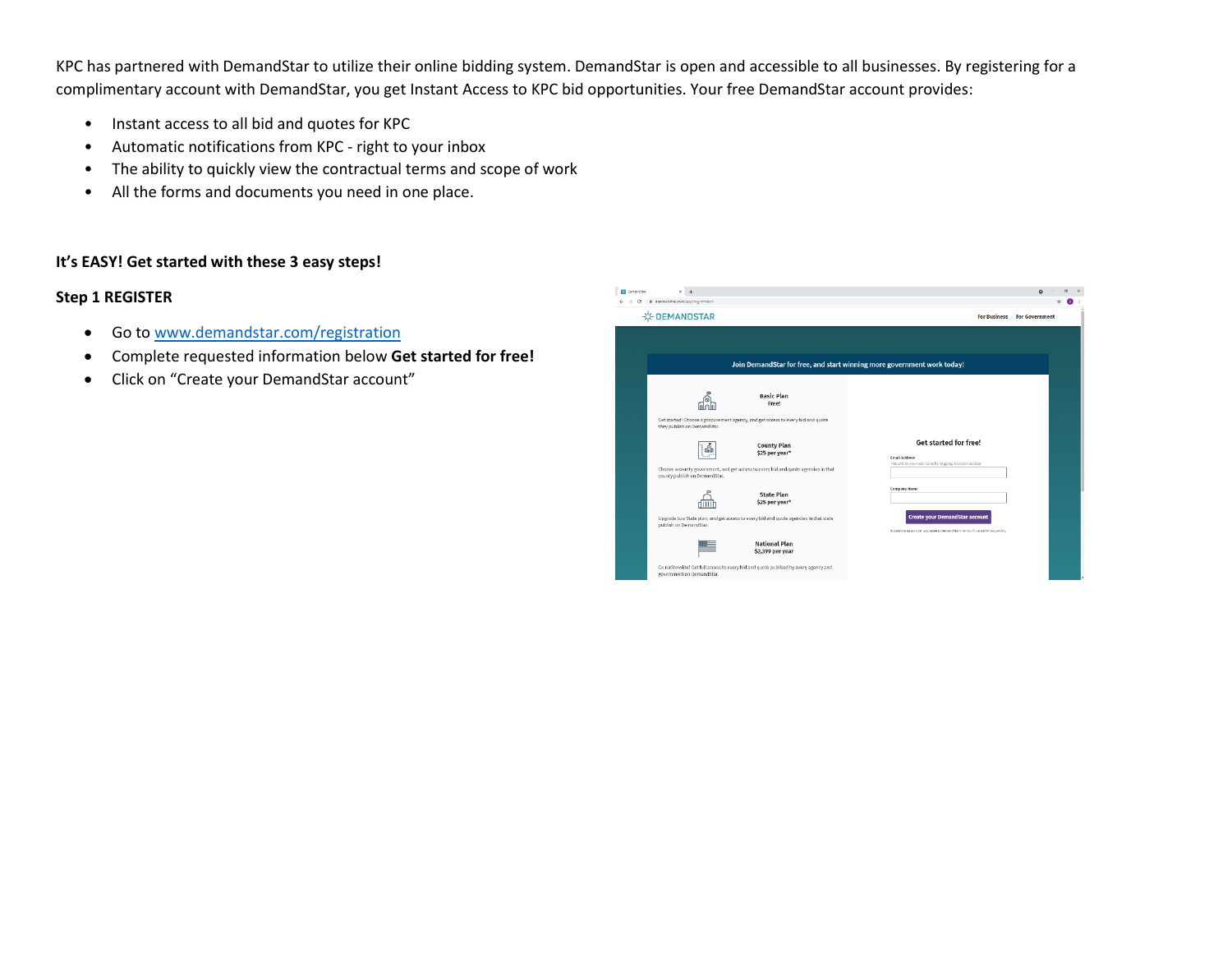## **Step 2 CHOOSE YOUR FREE AGENCY**

- Type "Kentucky" in the Search Box and
- Select Kentucky Educational Development Corporation
- Click on "Next"

| <b>Demanditor</b><br>$\times$ +<br>$\leftarrow$ $\rightarrow$ C<br># demandstar.com/registration |                                                                                                                                                                                                                                                                                                    | $\sigma$<br>$\circ$<br>Ŷr.<br>o |
|--------------------------------------------------------------------------------------------------|----------------------------------------------------------------------------------------------------------------------------------------------------------------------------------------------------------------------------------------------------------------------------------------------------|---------------------------------|
|                                                                                                  | 1 of 3: Choose your free agency                                                                                                                                                                                                                                                                    |                                 |
|                                                                                                  | A great way to find out about new opportunities on DemandStar is to subscribe to a government agency. To get<br>started, please choose your first (free!) agency. You'll have a chance to sign up for more in just a moment.<br>Selected free agency: Kentucky Educational Development Corporation |                                 |
|                                                                                                  | <b>Search by Agency Name</b>                                                                                                                                                                                                                                                                       |                                 |
|                                                                                                  | Kentucky                                                                                                                                                                                                                                                                                           |                                 |
|                                                                                                  | State<br>Select<br>$\checkmark$                                                                                                                                                                                                                                                                    |                                 |
|                                                                                                  | County                                                                                                                                                                                                                                                                                             |                                 |
|                                                                                                  | Select<br>$\checkmark$                                                                                                                                                                                                                                                                             |                                 |
|                                                                                                  | <b>Reset Search</b>                                                                                                                                                                                                                                                                                |                                 |
|                                                                                                  | Kentucky Educational Development Corporation<br>Showing 1-1 of 1                                                                                                                                                                                                                                   |                                 |
|                                                                                                  | <b>Next</b><br><b>Skip Agency Selection</b>                                                                                                                                                                                                                                                        |                                 |
|                                                                                                  |                                                                                                                                                                                                                                                                                                    |                                 |
| Contact                                                                                          | About<br>Cunnack                                                                                                                                                                                                                                                                                   |                                 |

## **Step 3 CHOOSE FREE SUBSCRIPTION**

• Click on "Continue without adding subscriptions" on the page where it gives you options to add additional counties and States.

| <b>DemandStar</b><br>$\times$<br>$\ddot{}$                  |                                                                                                                                             |                                         |                                              |                                                                                                                       |   | $\sigma$<br>$\times$ |
|-------------------------------------------------------------|---------------------------------------------------------------------------------------------------------------------------------------------|-----------------------------------------|----------------------------------------------|-----------------------------------------------------------------------------------------------------------------------|---|----------------------|
| $\epsilon \rightarrow c$<br>iii demandstar.com/registration |                                                                                                                                             |                                         |                                              |                                                                                                                       | ŵ | $\bullet$            |
| County subscriptions start at 525 per year.                 |                                                                                                                                             |                                         |                                              | <u> sacara da san da camara da camara da antigar da sensa da sensa da sensa da contra da sensa da sensa da sensa </u> |   |                      |
|                                                             |                                                                                                                                             |                                         |                                              |                                                                                                                       |   |                      |
| Please select a state to begin                              |                                                                                                                                             |                                         |                                              | <b>Boyd County Subscription</b>                                                                                       |   |                      |
|                                                             |                                                                                                                                             |                                         |                                              |                                                                                                                       |   |                      |
| State                                                       |                                                                                                                                             |                                         |                                              | Kentucky Educational Development                                                                                      |   |                      |
| Kentucky                                                    |                                                                                                                                             |                                         | $\checkmark$                                 | Corporation is in Boyd County.                                                                                        |   |                      |
|                                                             |                                                                                                                                             |                                         |                                              | Subscribe and get notifications from 1                                                                                |   |                      |
| Choose your counties in Kentucky                            |                                                                                                                                             |                                         |                                              | agencies.                                                                                                             |   |                      |
|                                                             | There are currently 11 Kentucky counties with agencies publishing bids on DemandStar. Please choose which counties you'd like to subscribed |                                         |                                              | Subscribe to Boyd County for \$25/year                                                                                |   |                      |
|                                                             | to. You may also subscribe to all counties in Kentucky and save!                                                                            |                                         |                                              |                                                                                                                       |   |                      |
|                                                             |                                                                                                                                             |                                         |                                              |                                                                                                                       |   |                      |
|                                                             |                                                                                                                                             | + Subscribe to Kentucky for \$50 / year |                                              | <b>Kentucky Subscription</b>                                                                                          |   |                      |
|                                                             |                                                                                                                                             |                                         |                                              |                                                                                                                       |   |                      |
| <b>Search for Counties</b>                                  |                                                                                                                                             |                                         |                                              | Kentucky Educational Development                                                                                      |   |                      |
|                                                             |                                                                                                                                             |                                         |                                              | Corporation is in Kentucky, Subscribe                                                                                 |   |                      |
| Search for Counties                                         |                                                                                                                                             |                                         |                                              | and get notifications from 11 agencies.                                                                               |   |                      |
| Boone County                                                |                                                                                                                                             |                                         | \$25/year                                    | Subscribe to Kentucky for \$50/year                                                                                   |   |                      |
| <b>Boyd County</b>                                          | <b>View 2 Agencies</b><br>View 1 Agency                                                                                                     |                                         | \$25/year                                    |                                                                                                                       |   |                      |
| <b>Butler County</b>                                        | <b>View 2 Agencies</b>                                                                                                                      |                                         | \$25/year                                    |                                                                                                                       |   |                      |
| Clark County                                                | View 1 Agency                                                                                                                               |                                         | \$25/year                                    |                                                                                                                       |   |                      |
| Clermont County                                             | View 2 Agencies                                                                                                                             |                                         | \$25/year                                    |                                                                                                                       |   |                      |
| Favette County                                              | View 2 Agencies                                                                                                                             |                                         | \$25/year                                    |                                                                                                                       |   |                      |
| Franklin County                                             | View 1 Agency                                                                                                                               |                                         | \$25/year                                    |                                                                                                                       |   |                      |
| <b>Hamilton County</b>                                      | View 4 Agencies                                                                                                                             |                                         | \$25/year                                    |                                                                                                                       |   |                      |
| <b>Kenton County</b>                                        | View 2 Agencies                                                                                                                             |                                         | \$25/year                                    |                                                                                                                       |   |                      |
| Oldham County                                               | View 1 Agency                                                                                                                               |                                         | \$25/year                                    |                                                                                                                       |   |                      |
|                                                             |                                                                                                                                             | Showing 1-10 of 11                      |                                              |                                                                                                                       |   |                      |
|                                                             |                                                                                                                                             | $-1$ $2$ $>$                            |                                              |                                                                                                                       |   |                      |
|                                                             |                                                                                                                                             |                                         |                                              |                                                                                                                       |   |                      |
| <b>Go Back</b>                                              |                                                                                                                                             |                                         | <b>Continue without adding subscriptions</b> |                                                                                                                       |   |                      |
|                                                             |                                                                                                                                             |                                         |                                              |                                                                                                                       |   |                      |
|                                                             |                                                                                                                                             |                                         |                                              |                                                                                                                       |   |                      |
|                                                             |                                                                                                                                             |                                         |                                              |                                                                                                                       |   |                      |